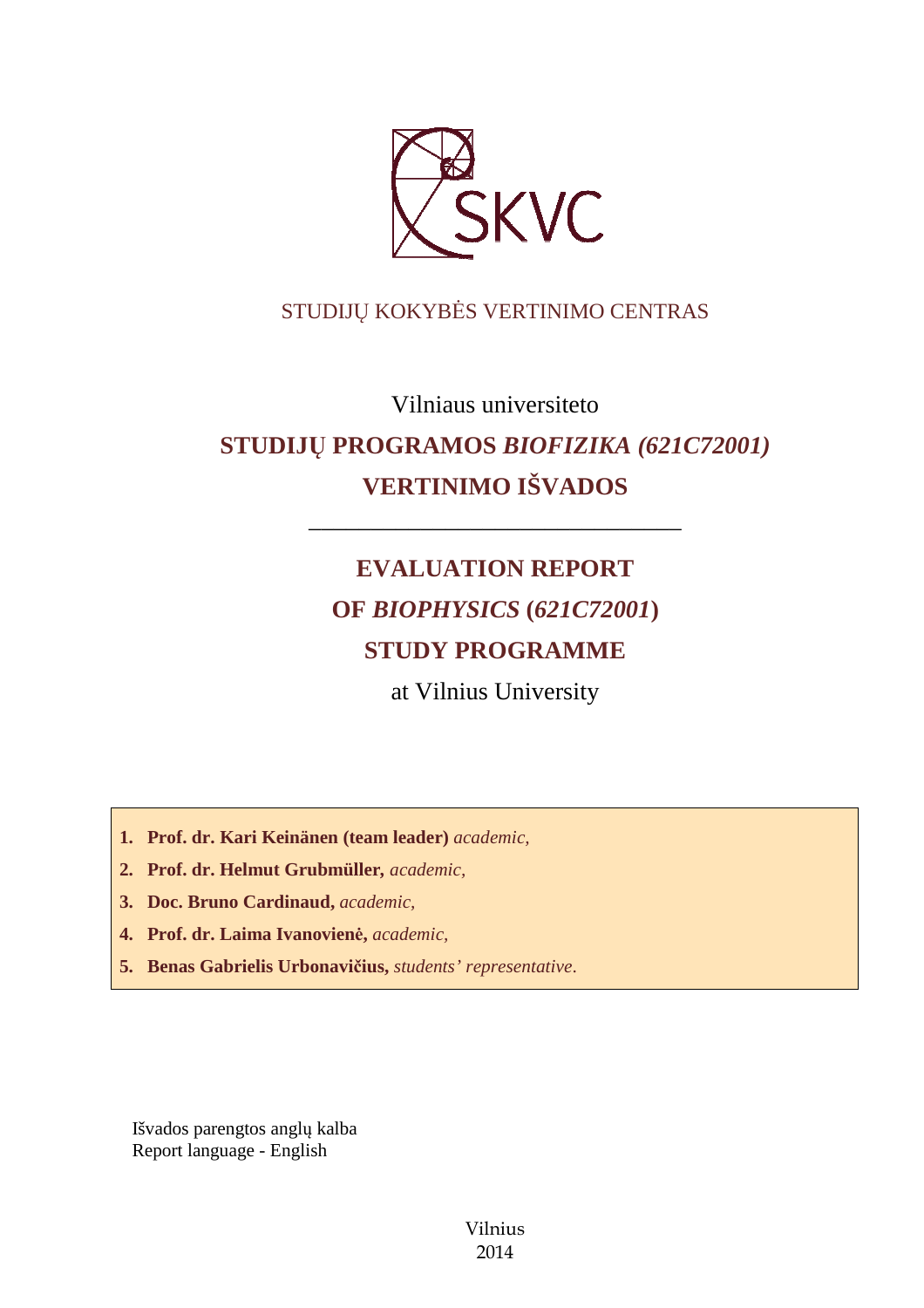## **DUOMENYS APIE ĮVERTINTĄ PROGRAMĄ**

| Studijų programos pavadinimas                           | <b>Biofizika</b>                                          |
|---------------------------------------------------------|-----------------------------------------------------------|
| Valstybinis kodas                                       | 621C72001                                                 |
| Studijų sritis                                          | Biomedicinos mokslai                                      |
| Studijų kryptis                                         | ir<br>biofizika<br>Molekulinė<br>biologija,<br>biochemija |
| Studijų programos rūšis                                 | Universitetinės studijos                                  |
| Studijų pakopa                                          | antroji                                                   |
| Studijų forma (trukmė metais)                           | Nuolatinė (2)                                             |
| Studijų programos apimtis kreditais                     | 120                                                       |
| Suteikiamas laipsnis ir (ar) profesinė<br>kvalifikacija | Biofizikos magistras                                      |
| Studijų programos įregistravimo data                    | 2009-08-17                                                |

### **INFORMATION ON EVALUATED STUDY PROGRAMME**

–––––––––––––––––––––––––––––––

| Title of the study programme.                          | <b>Biophysics</b>                                 |
|--------------------------------------------------------|---------------------------------------------------|
| State code                                             | 621C72001                                         |
| Study area                                             | <b>Biomedical Sciences</b>                        |
| Study field                                            | Molecular biology, biophysics and<br>biochemistry |
| Type of the study programme                            | University studies                                |
| Study cycle                                            | second                                            |
| Study mode (length in years)                           | Full time $(2)$                                   |
| Volume of the study programme in credits               | 120                                               |
| Degree and (or) professional qualifications<br>awarded | Master of Biophysics                              |
| Date of registration of the study programme            | 17-08-2009                                        |

Studijų kokybės vertinimo centras

©

The Centre for Quality Assessment in Higher Education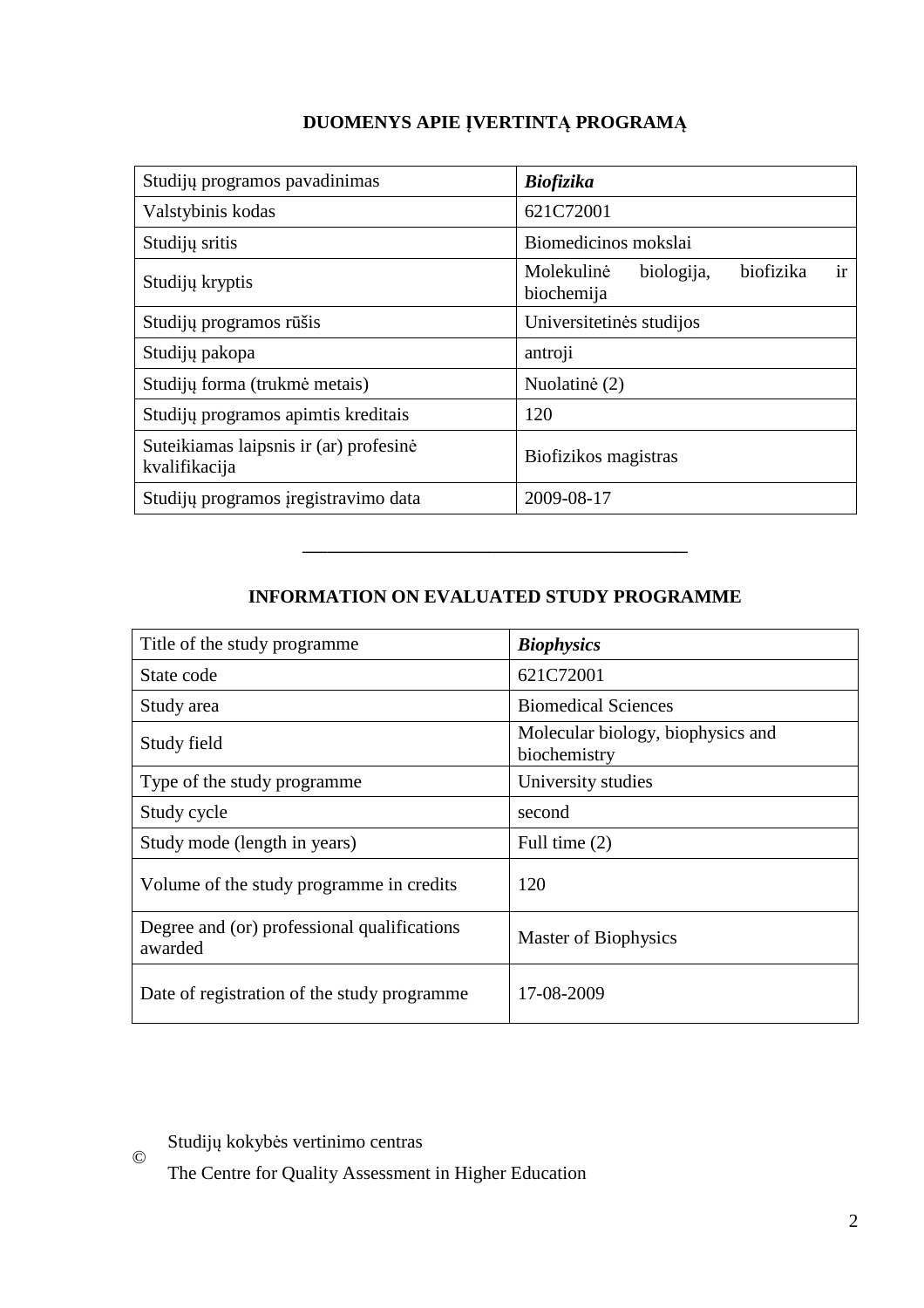| 1.3. Background of the HEI/Faculty/Study field/ Additional information5 |  |
|-------------------------------------------------------------------------|--|
|                                                                         |  |
|                                                                         |  |
|                                                                         |  |
|                                                                         |  |
|                                                                         |  |
|                                                                         |  |
|                                                                         |  |
|                                                                         |  |
|                                                                         |  |
|                                                                         |  |
|                                                                         |  |

## **CONTENTS**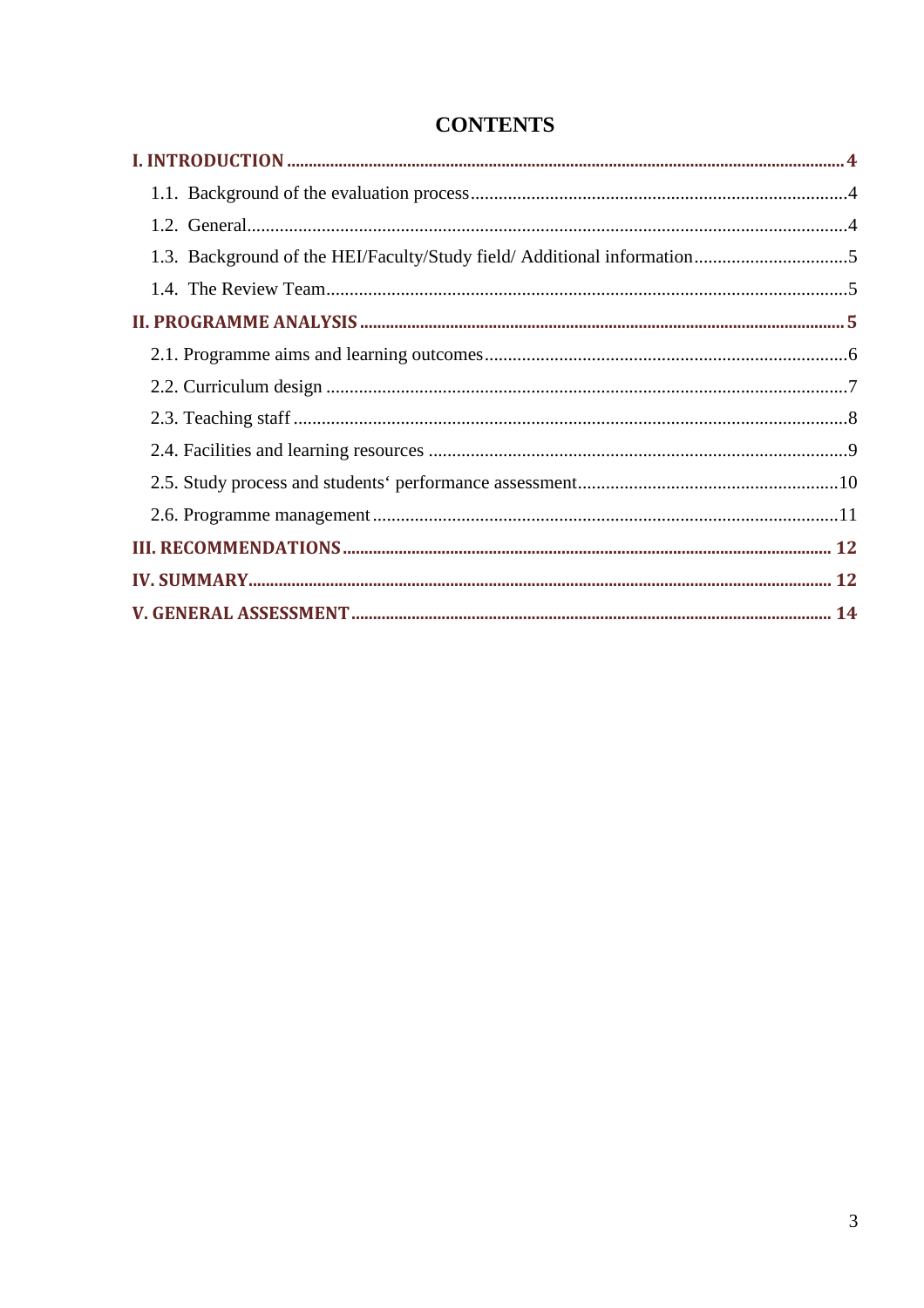#### **I. INTRODUCTION**

#### *1.1. Background of the evaluation process*

The evaluation of on-going study programmes is based on the **Methodology for evaluation of Higher Education study programmes,** approved by Order No 1-01-162 of 20 December 2010 of the Director of the Centre for Quality Assessment in Higher Education (hereafter – SKVC).

The evaluation is intended to help higher education institutions to constantly improve their study programmes and to inform the public about the quality of studies.

The evaluation process consists of the main following stages: *1) self-evaluation and selfevaluation report prepared by Higher Education Institution (hereafter - HEI); 2) visit of the review team at the higher education institution; 3) production of the evaluation report by the review team and its publication; 4) follow-up activities.* 

On the basis of external evaluation report of the study programme SKVC takes a decision to accredit study programme either for 6 years or for 3 years. If the programme evaluation is negative such a programme is not accredited.

The programme is **accredited for 6 years** if all evaluation areas are evaluated as "very good" (4 points) or "good" (3 points).

The programme is **accredited for 3 years** if none of the areas was evaluated as "unsatisfactory" (1 point) and at least one evaluation area was evaluated as "satisfactory" (2 points).

The programme **is not accredited** if at least one of evaluation areas was evaluated as "unsatisfactory" (1 point).

#### *1.2. General*

The Application documentation submitted by the HEI follows the outline recommended by the SKVC. Along with the self-evaluation report and annexes, the following additional documents have been provided by the HEI before, during and/or after the site-visit:

| N <sub>0</sub> . | Name of the document |
|------------------|----------------------|
|                  |                      |
|                  |                      |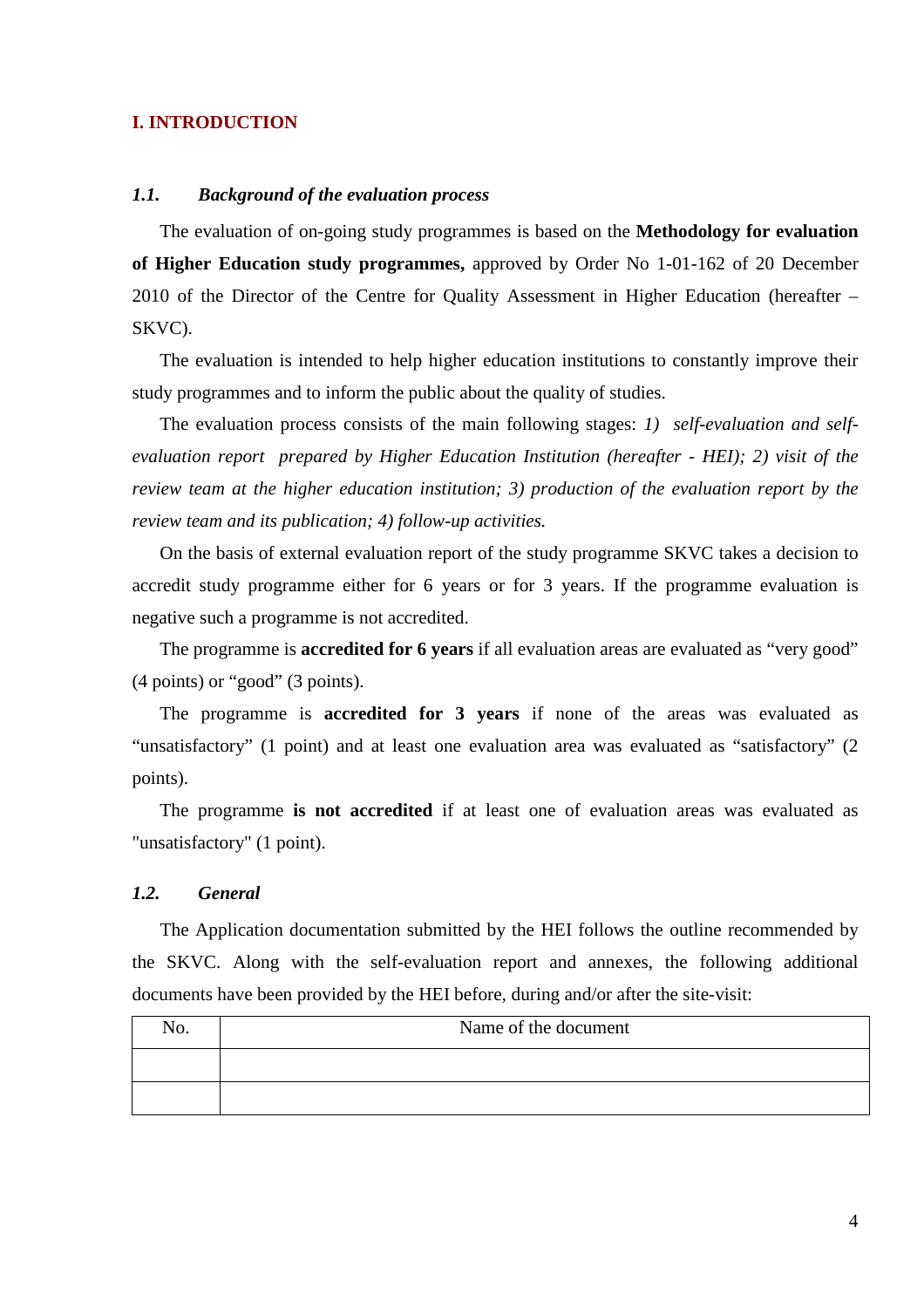#### *1.3. Background of the HEI/Faculty/Study field/ Additional information*

Vilnius University (hereinafter – VU) is the biggest university of Lithuania with 23 core academic units, including 12 Faculties and two Institutes with Faculty Status. Since 1997, the second cycle study programme in Biophysics has been jointly administered by two faculties, Faculty of Natural Sciences and Faculty of Physics, and run by the Department of Neurobiology and Biophysics (Faculty of Natural Sciences), and the Department of Quantum Electronics (Faculty of Physics). The programme was evaluated last time in 2007 by national experts and accredited without conditions, and received a further accreditation in 2009 by the Centre for Quality Assessment in Higher Education valid until the end of 2014.

#### *1.4. The Review Team*

The review team was completed according *Description of experts' recruitment*, approved by order No 1-55 of 19 March 2007 of the Director of the Centre for Quality Assessment in Higher Education, as amended on 11 November 2011. The team conducted the Review Visit to Vilnius University on Wednesday 17th September 2014.

- **1. Prof. dr. Kari Keinänen (team leader),** *Department of Biosciences, University of Helsinki, Helsinki, Finland.*
- **2. Prof. dr. Helmut Grubmüller***, Department of Theoretical and Computational Biophysics, Max Planck Institute for Biophysical Chemistry, Göttingen, Germany.*
- **3. Doc. Bruno Cardinaud,** *INSERM U1035, University of Bordeaux Segalen, Bordeaux, France.*
- **4. Prof. dr. Laima Ivanovienė,** *Department of Biochemistry, Lithuanian University of Health Sciences, Kaunas, Lithuania.*
- **5. Mr. Benas Gabrielis Urbonavičius,** *Ph.D. student of Kaunas University of Technology, Kaunas, Lithuania.*

#### **II. PROGRAMME ANALYSIS**

The expert panel met with administrative representatives, the self evaluation report group, teaching staff, students at both Bachelor and Masters levels, as well as alumni and social partners. The panel visited the facilities at the National Cancer Institute (NCI). The panel received a very concise and informative self-evaluation report and very helpful material, which is highly appreciated by the expert panel.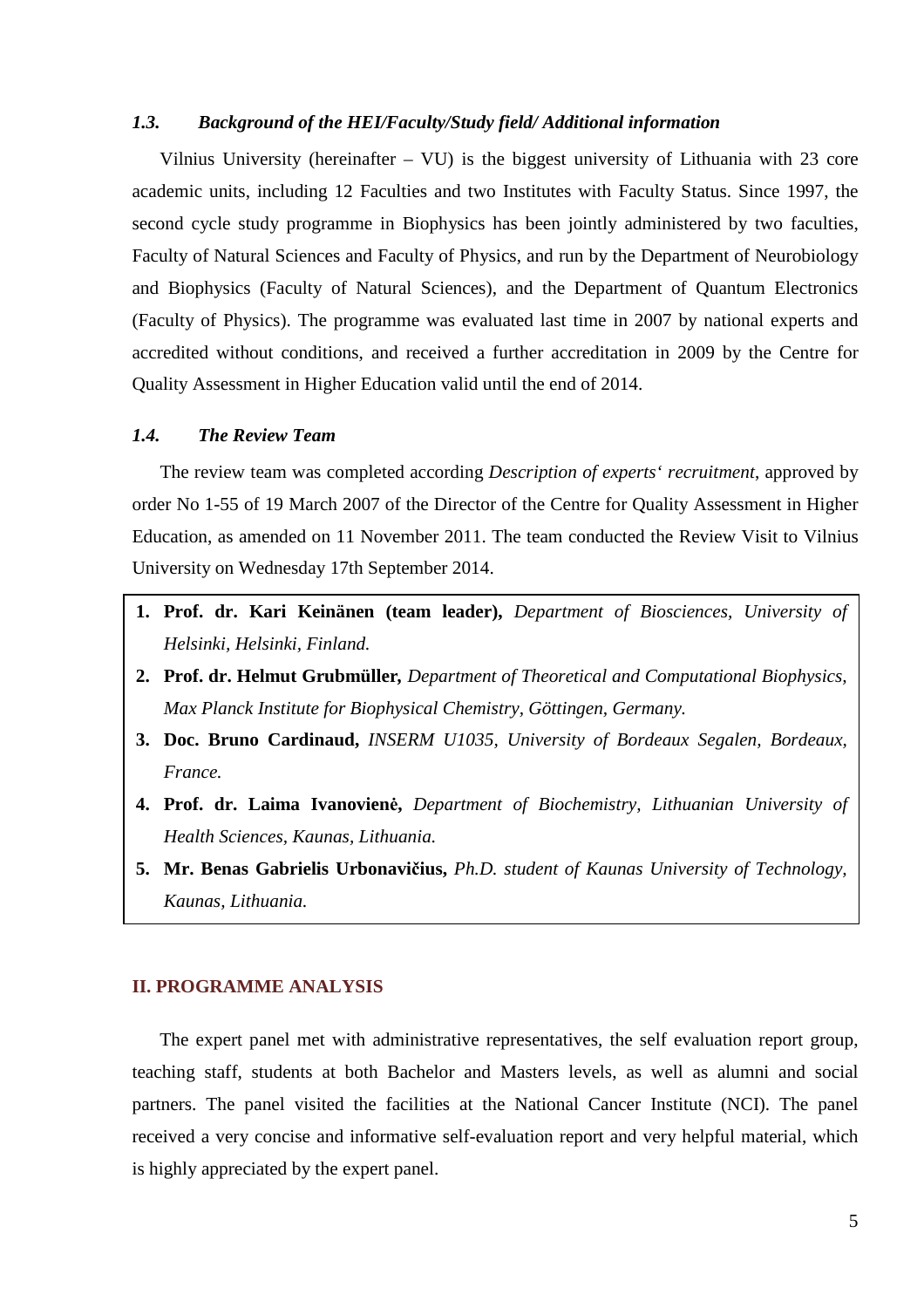#### *2.1. Programme aims and learning outcomes*

The programme was established 2002/2003 jointly between the Physics and the Neurobiology Departments. Resting upon the biophysics bachelor programme of the Department of Neurobiology and Biophysics, Faculty of Natural Sciences, it aims at integrating the achievements of modern technology, physics, and life sciences. Relevant societal areas are treatment of diseases, information technology, and nanotechnology. Therefore, the relevance of the programme for economy and society is clearly established.

The high relevance of the programme to the economy and society is impressively underscored by that observation that during the review team's site visit many employers and potential employers clearly stated that there is real lack of biophysicists on the job market. They also confirmed that biophysics students specifically from this programme are very well prepared to join the labour market both in universities and research institutes, medical hospitals and health services, as well as in biotechnological, pharmaceutical and life science oriented companies. Interestingly, not all students seem to be fully aware of the many available career options. The panel concludes that the job market could absorb an about 50% increase of students within the programme, compared to the relatively low (7-12 students per year) current admission numbers. Many employers prefer biophysics students from Vilnius University, and the job perspectives and opportunities of the graduates are very diverse and bright. It is encouraging to see that about half of the graduates from the Masters programme proceed towards a PhD, and the other half typically finds good jobs in a broad and diverse range of occupations.

Considering the respective roles of the Bachelor and Masters programmes, it is clear that the bachelor level alone only provides a basic and general introduction into both the required physics concepts and biological systems background. For most career tracks it is very likely that an additional master's programme will be essential to cover the required fields in sufficient depth and width, which is especially crucial due to the high integration demands of the interdisciplinary programme.

To provide a coherent and high quality support and education for the best students and to prepare them for top positions in a broad range of fields is an expressed goal of the Masters programme. The clearly expressed and published aims and learning outcomes are therefore met by the programme. The name of the Masters programme, its learning outcomes, content and the qualification offered a compatible with each other.

On the strategic side, the strong life science focus of the programme, particularly on experimental design, methodology, data analysis, and complemented by the basic physics tools, implies a significant overlap and thus a strong competition with the biochemistry programmes.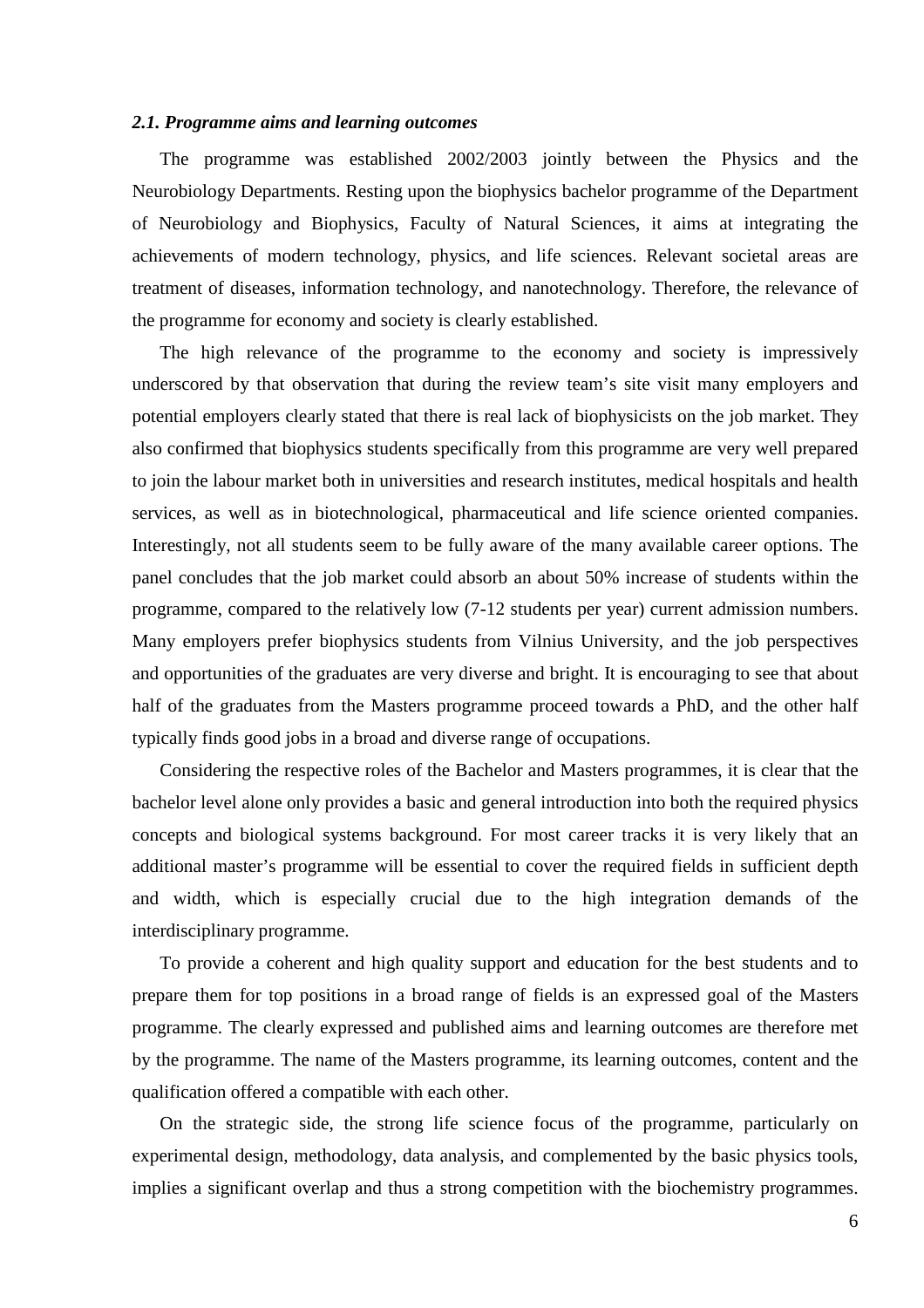The panel assumes that this focus originates from the traditional composition of the faculty rather than having been deliberately optimized. Accordingly, both teachers and students expressed that e.g., additional mathematics and physics is necessary and, in the absence of suitable courses, is presently acquired as self-study. The panel concludes that a shift of the center of mass of the programme towards physics would be beneficial.

#### *2.2. Curriculum design*

The students need to accumulate a total of 120 credits over a period of two years. The Master level Biophysics study programme is mostly designed for graduates from Bachelors programmes of Biophysics, Physics, Biology, Molecular Biology, Biochemistry, Bioengineering, and Bioinformatics. A considerable fraction of students joins the Masters Programme from outside of VU. The challenge of updating their background to the level provided by the Bachelor programme is met by considerable and sufficient support and self-studies. The admission to the studies is performed in both Faculties. Extent, character and inner structure of credits and contact hours of Master studies Biophysics programme match the normative acts of law and it is being implemented successfully.

With only 18 credits awarded for the elective courses, the Masters programme seems to be rather rigid, not reflecting the broad diversity of research directions and skills which are a clear strength of the programme. Further, and consistent with the review team's observations on the BA programme, little weight is given to the fundamental physics underpinning required for a full understanding of the relevant biophysical techniques. As an example, the quantum mechanics as far as relevant for biomolecular physics is taught rather late and is optional in the curriculum.

To this panel, it seems essential for the proper application of physics to life science questions that the canonical range of physics fields – mechanics, thermodynamics/statistical mechanics, electrodynamics and quantum mechanics (to an extent relevant for biomolecular physics and membrane physics) are understood at a fundamental level and beyond a merely application level. More weight should be given to teach these concepts in a continuous and harmonized way throughout the Bachelor and Masters programmes. Furthermore, the already adopted path of developing more (optional) specializations such as molecular biophysics, systems biophysics, cellular biophysics, structural molecular biophysics, or computer modeling should be continued. The panel is well aware that, because the programme rests on active and cutting edge research in the Faculties, which depends on external funding, maintenance of such continuity is a challenge.

The Masters thesis is an essential and central part of the studies. Project and research topics for Masters Theses are available in the Departments and on the web-site annually. The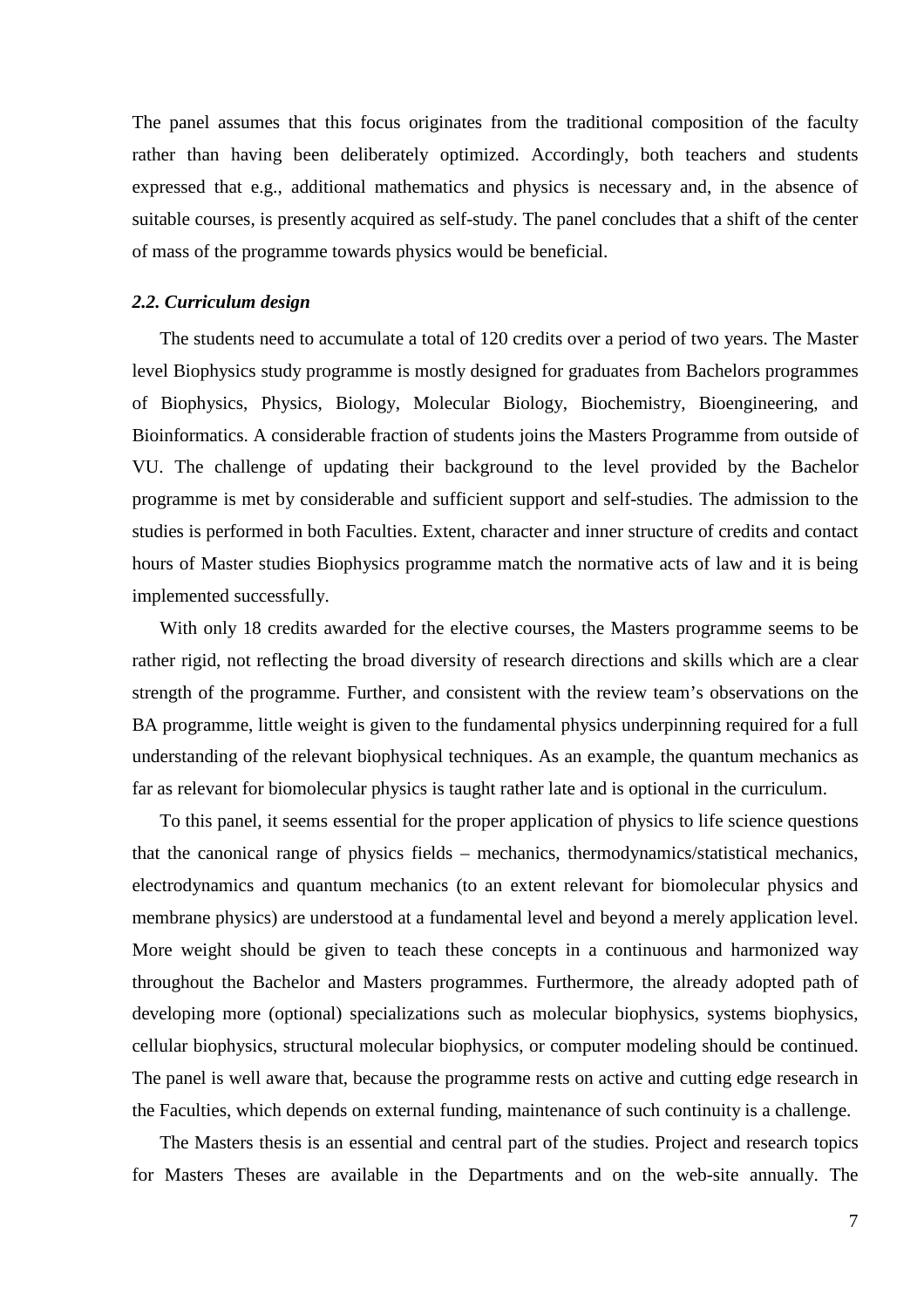procedures for finding and entering the Master Thesis project are perceived by the students as straight-forward, transparent and fair. Labs which combine mathematics and biology are highly appreciated. Students are required to do independent research in the field of biophysics and to defend the Master Thesis. The oral defense of the Thesis, very much like a mini-PhD defense, is seen very positively by the panel, as it allows probing in depth the level of in-depth understanding of the student. The Theses appear generally to be of high quality, probably reflecting also the excellent and intense supervision. Almost all Masters Theses were written in Lithuanian. The committee is aware that in principle, the use of English as the language of the Theses is currently possible, but in practice this does not seem to happen, even though the students clearly expressed their wish to write their theses in English.

The panel recognizes that, biophysics students seemed to be particularly flexible with a broad and analytical set of skills, which also qualifies them markedly above average for joining or founding new business. The bipolar nature of the programme, while criticized above, is also an asset of the programme as it is reflected in the diversity of skills and interests of the students applying to the job market. Overall, the students appeared to be happy with their situation and highly motivated. The expert panel was impressed by the nationwide high quality of the programme, which has great potential and a bright future.

#### *2.3. Teaching staff*

To bridge the apparent gap between fundamental physics and the life sciences is challenging, and requires considerable teaching effort and qualification of teaching staff. The panel felt that the involved faculties and teaching staff are very active and highly qualified in establishing a joint mission and curriculum. The high level of qualification ensures that the learning outcomes are achieved.

The teaching staff involves 10 professors, 6 associate professors and 4 lecturers holding PhD degree. 16 members of the teaching staff are permanent employees of Vilnius University; four members (professors) are invited lecturers from other institutions. With a nearly 1:1 teaching to student ratio, high quality supervision is provided. A remarkably large part of the teaching staff is actively engaged in high level international collaborations and activities, and an impressive number of prizes and awards have been received. Most professors pursue high quality research closely related to the overall scope of the biophysics programmes, publishing actively in national and international journals, and many of these are internationally highly recognized.

The average age of 60 for the full professors will be a challenge for the future development of the curriculum, but will offer considerable flexibility to meet the concerns phrased above. The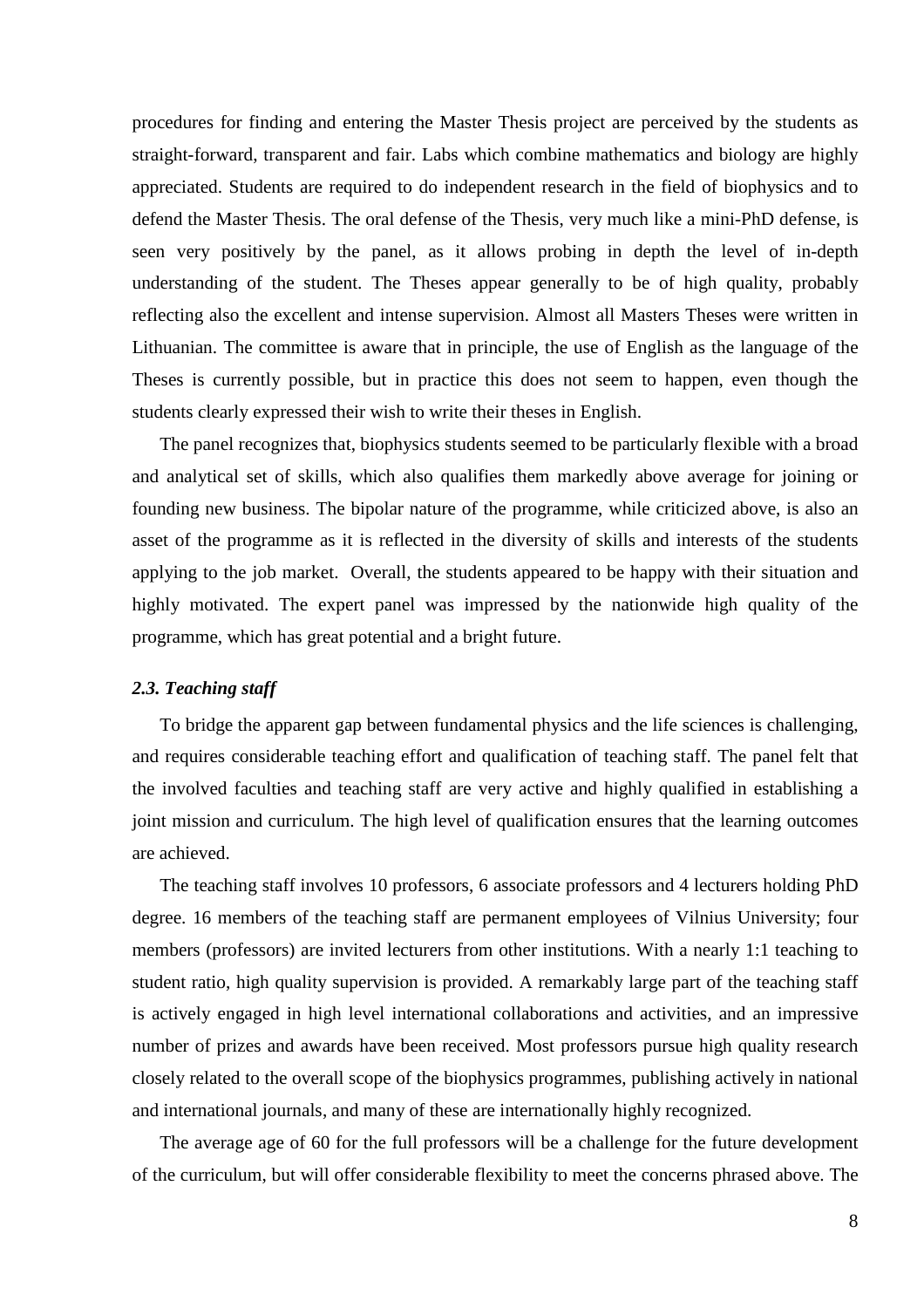expert panel did not receive information on structural plans for future recruitments on the professor level.

Teaching staff is supported by Vilnius University, which generally offers adequate conditions for the professional development of the teaching staff necessary for the provision of the programme. The panel noted that support and incentives are mostly provided based on research quality and output rather than on the quality and quantity of teaching.

#### *2.4. Facilities and learning resources*

Facilities and learning resources of several core units of Vilnius University are used in the programme – the Faculty of Natural Sciences (hereinafter – FNS), the Faculty of Physics as well as the Faculty of Mathematics and Informatics, VU research institutes (Institute of Biochemistry and Institute of Biotechnology) and the National Cancer Institute. Infrastructures of the involved VU faculties and institutes have recently been substantially renovated using structural funds of EU and funds of national programmes. Partly, this renovation is still going on in the Faculty of Physics. As a results, the size and quality of the auditoria, seminar rooms, research laboratories, library, etc., are more than adequate, especially regarding the small number of annually admitted students (10–18).

The teaching and learning in the programme utilizes laboratory investigations, computerbased modeling and virtual learning environment. In the Departments and Institutes involved in the programme, the students have access to a wide range of new and sophisticated scientific research equipment that can be used in the research projects and Master's Thesis studies (SER, p. 22). During the site visit, the review team had an opportunity to visit National Cancer Institute, a social partner of the programme. The institute has established a modern and very well equipped laser and imaging laboratory, which is also available for the training of the biophysics students, working on their final theses.

Practical training of the students takes place in the research projects and Master's Thesis work. Lists of previously performed projects and instructions are available on the website of the Faculty of Physics. The projects are carried out in the research laboratories of the FNS (Dept. of Neurobiology and Biophysics), the Faculty of Physics (Dept. of Quantum Electronics) and in the research institutes, including the National Cancer Institute. The facilities and supervision for these activities appear excellent.

Library services are adequate. The students can borrow textbooks from the University Library and its specialized divisions placed in the different faculties. In addition to printed textbooks, the library provides access to e-books, databases and scientific journals. Recently, the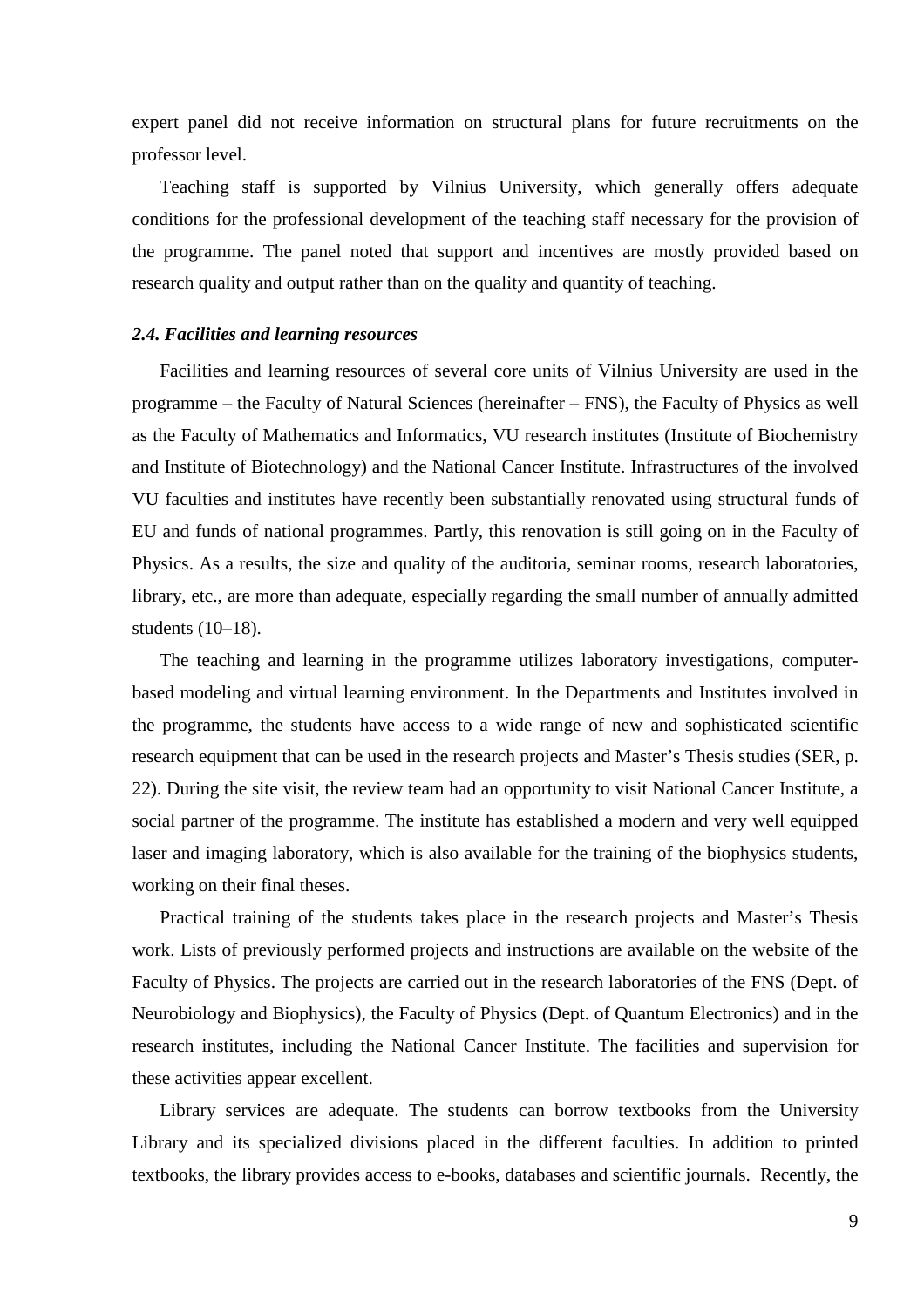library of the Faculty of Physics moved to modern new premises in the National Open Access Scholarly Communication and Information Centre, and provides good working places and computer facilities for the students. Textbooks needed in the programme are available. Scientific journals relevant for biophysics studies can be accessed through ACM Digital Library, Cambridge Journals Online, Nature Publishing Group, Oxford Reference Online, Oxford University Press, Science Direct and etc. from any computer connected to University network.

Altogether, the review panel finds that facilities and resources available to programme are adequate for the development of the students' theoretical and practical skills in the field of biophysics.

#### *2.5. Study process and students' performance assessment*

The admission to the programme is competitive, requires a relevant Bachelor degree, and is based on the average grades during Bachelor studies and the grade of the Bachelor Thesis. Extra points are given for the scientific activities during the first cycle studies. The admission rules are clear and have been published.

Despite the recent reduction of state-funded places (to the current 10), the number of applicants has remained constant indicating that the programme is seen as attractive. Consistent with this, many applicants and admitted students come from other VU bachelor-level programmes than biophysics and from other Universities as well. The drop-out rate is quite low, below 20 %, speaking for successful and supportive study processes.

A wide repertoire of teaching and learning methods are used, which range from conventional lectures, seminars, and laboratory work to more student-driven and individual activities like discussions, presentations, and project work. As part of the Thesis work, the students get familiar with data analysis, scientific literature and writing, as is appropriate for Master's level studies. Student assessment is clear and transparent, follows VU rules, and employs a range of methods.

The programme and the University provide the students with adequate academic and social support. There are scholarships for the best students, and social stipends are available for the ones with poor economy, although information on these possibilities does not appear to reach all students. Students are encouraged to participate in mobility programs such as Erasmus. During the period 2008-2013, 11 students of the programme participated in Erasmus exchange scheme and 9 in Erasmus placements. The figures indicate commendable activity of the students and good compatibility with foreign study programmes. The students can get support and advice through individual consultations, which help in finding the laboratory and supervisors for the research projects and Master's Thesis work. The system of student placement to laboratories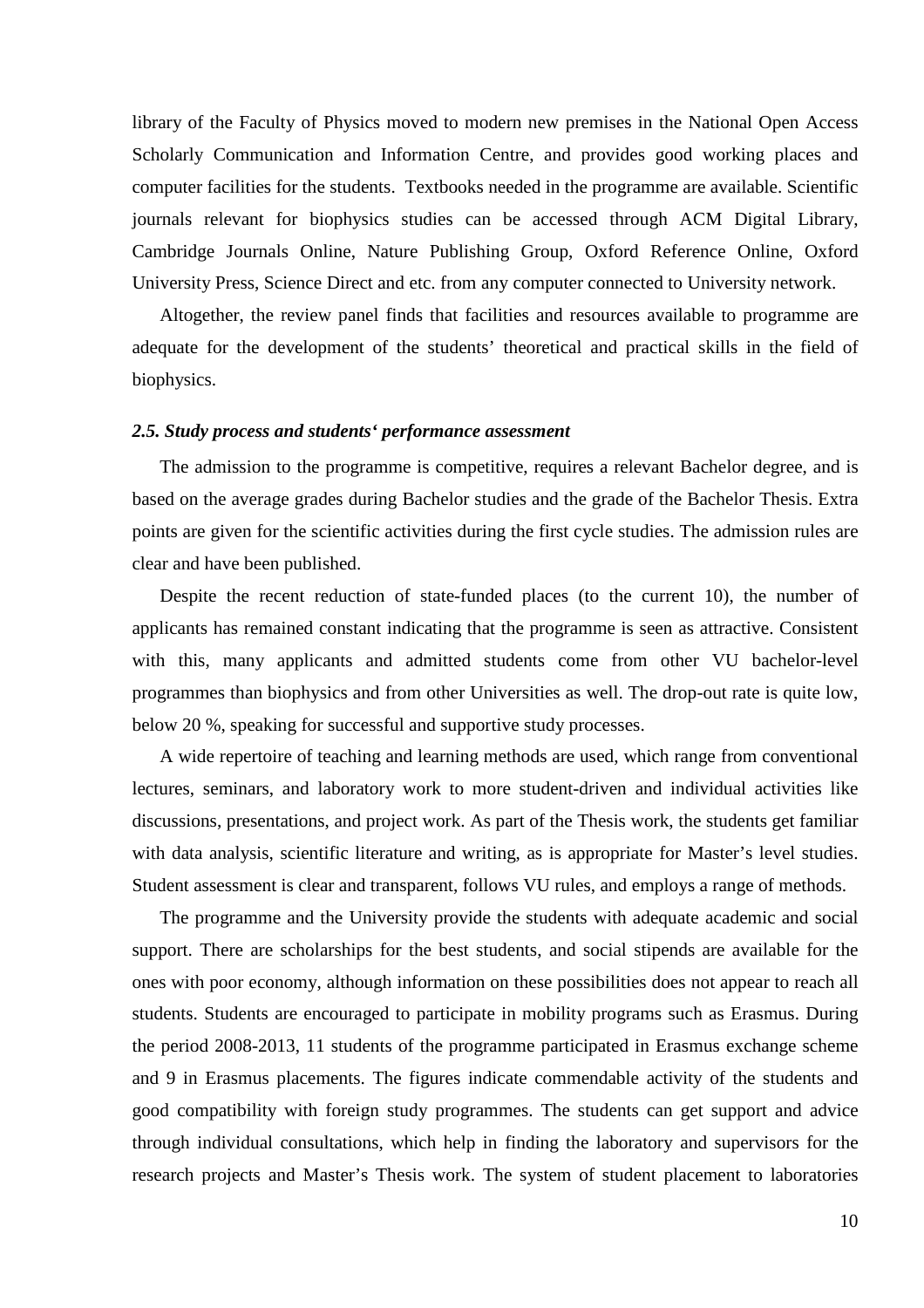encourages rotation which provides the students with a broader view on research techniques and possibilities.

Many students appeared to prefer English as the language of the Master's thesis, but felt that the current policy makes this difficult. The review team would recommend a more liberal attitude to the use of English. Fluency in professional English is required in the job market and a wider use English in the final theses would help in dissemination of the results and, more generally, in the internationalization of Lithuanian higher education.

A high percentage of students finishes the programme with honours reflecting a high level of motivation and also good supervision by the teaching staff. About half of the graduates continue to PhD studies, and the other half rest starts professional career in various positions in the private and public sectors, with an surprisingly good employment rate (of 100%!).

#### *2.6. Programme management*

The management is distributed to several levels and organizations: students, teachers, Study Programme Committee (hereinafter – SPC), Department of Neurobiology and Biophysics, Faculty of Natural Sciences/Faculty of Physics. However, according to the information in SER and the discussions of the review team with the Dean of the Faculty of Physics, the Vice-Dean of the Faculty of Natural Sciences, the SER group and the teachers of the programme, indicate that the main operative level responsibility for the programme management lies on the SPC, which has seven members including one student representative, and one representative of social partners (from VU Institute of Oncology). The SPC steers the programme and manages the changes in courses or lecturers, but also takes care of several other tasks, including organizing thesis defenses, helping students to find research projects, and providing and coordinating information on courses and curriculum. Consequently, the SPC appears as a modern and efficient operational structure for the management of the programme. Inclusion of a private sector employer would help make SPC an even better representative of the relevant stakeholders.

The programme collects feedback from the students, but the review team noticed that the feedback is obtained mostly from informal discussions with teachers rather than from systematic on-line student surveys organized each semester by the Quality Management Center of Vilnius University. The response rates to the official surveys are usually quite low, apparently because the students do not seem to recognize their value as a tool for the development of the study programme. However, the feedback gathered from informal discussions is sporadic and incoherent by nature, and the currently used systematic survey protocols should be improved.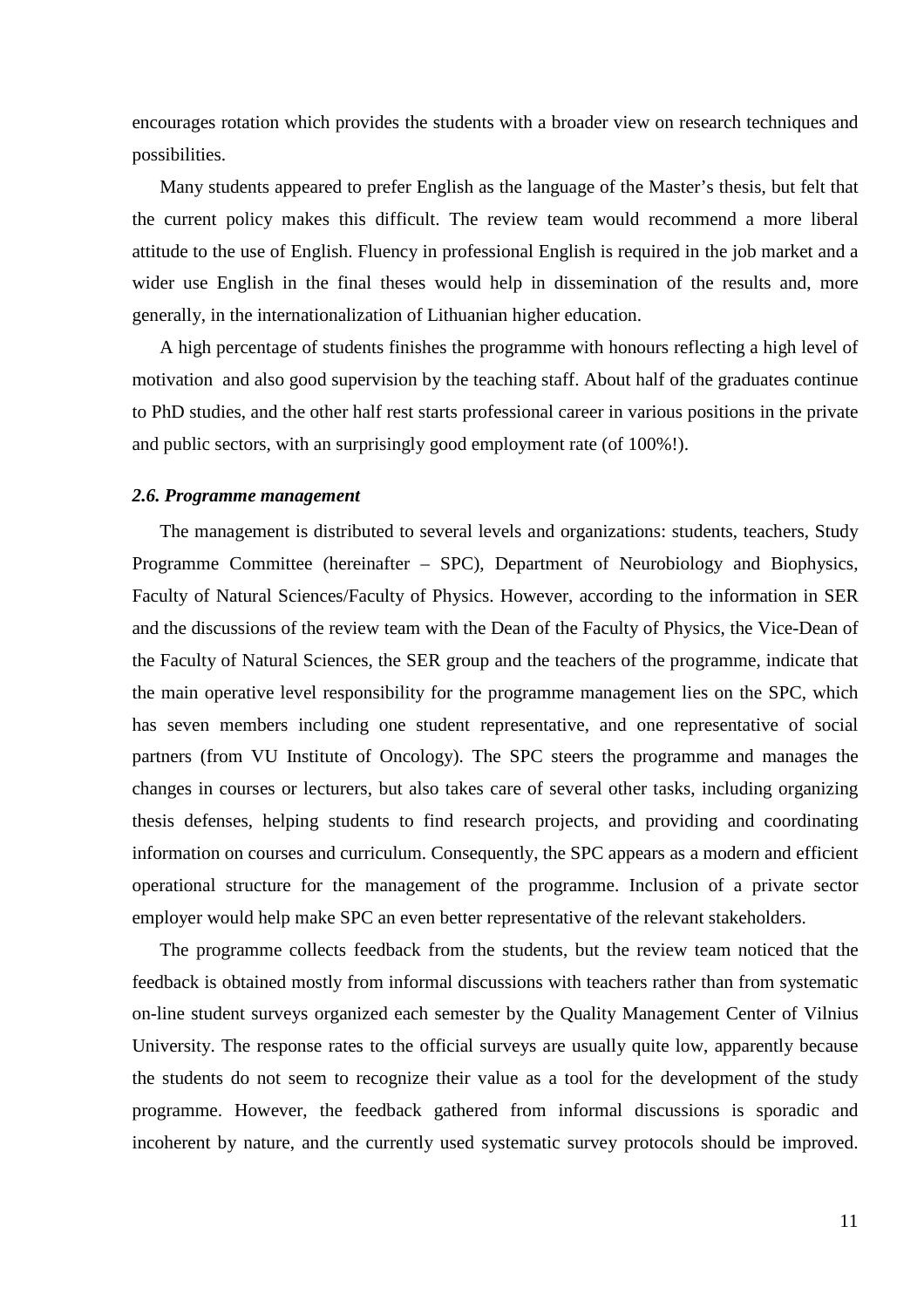Possibilities include adjustments in the questionnaires (designed together with students) and a more clear and visible communication on their importance.

The programme management has introduced several changes to the curriculum prompted by previous evaluation, internal analyses, student feedback and trends in the labor market. These actions speak for a dynamic, reactive and proactive management.

#### **III. RECOMMENDATIONS**

- 1. The expert panel strongly encourages the study programme committee to further develop a clear and coherent vision towards modern biophysics. The panel is well aware of the institutional limitations; specifically, the thematic development of the programme is very much governed by the available teaching staff. The panel is also aware of ongoing and lively discussions of the future direction and focus of the programme. The panel would urge the SPC to spearhead this discussion and bring it to a timely conclusion.
- 2. Thought should be given to strengthening the physics background in the canonical fields, e.g., by considering compulsory courses mechanics, statistical mechanics/thermodynamics, electrodynamics, and quantum mechanics / molecular physics.
- 3. The already adopted path of developing more (optional) specializations such as molecular biophysics, systems biophysics, cellular biophysics, structural molecular biophysics, or computer modeling should be continued.
- 4. Students should be encouraged to write their Theses in English.

#### **IV. SUMMARY**

Founded in cooperation between the neurobiology and physics departments, the Biophysics Master Programme aims at a coherent continuation of the Biophysics Bachelor programme, with a focus at providing the conceptual underpinning for a broad diversity of biophysics fields and modern techniques. This highly interdisciplinary programme thus serves to complement biological research and education with a solid fundamental understanding that is essential for the cutting edge application of a broad range of biophysical techniques in the life and medical sciences.

The expressed aims and learning outcomes position the programme well in preparing the students optimally for a very diverse and demanding job market and research fields of high relevance both for industry and society. Students with a Master in Biophysics at Vilnius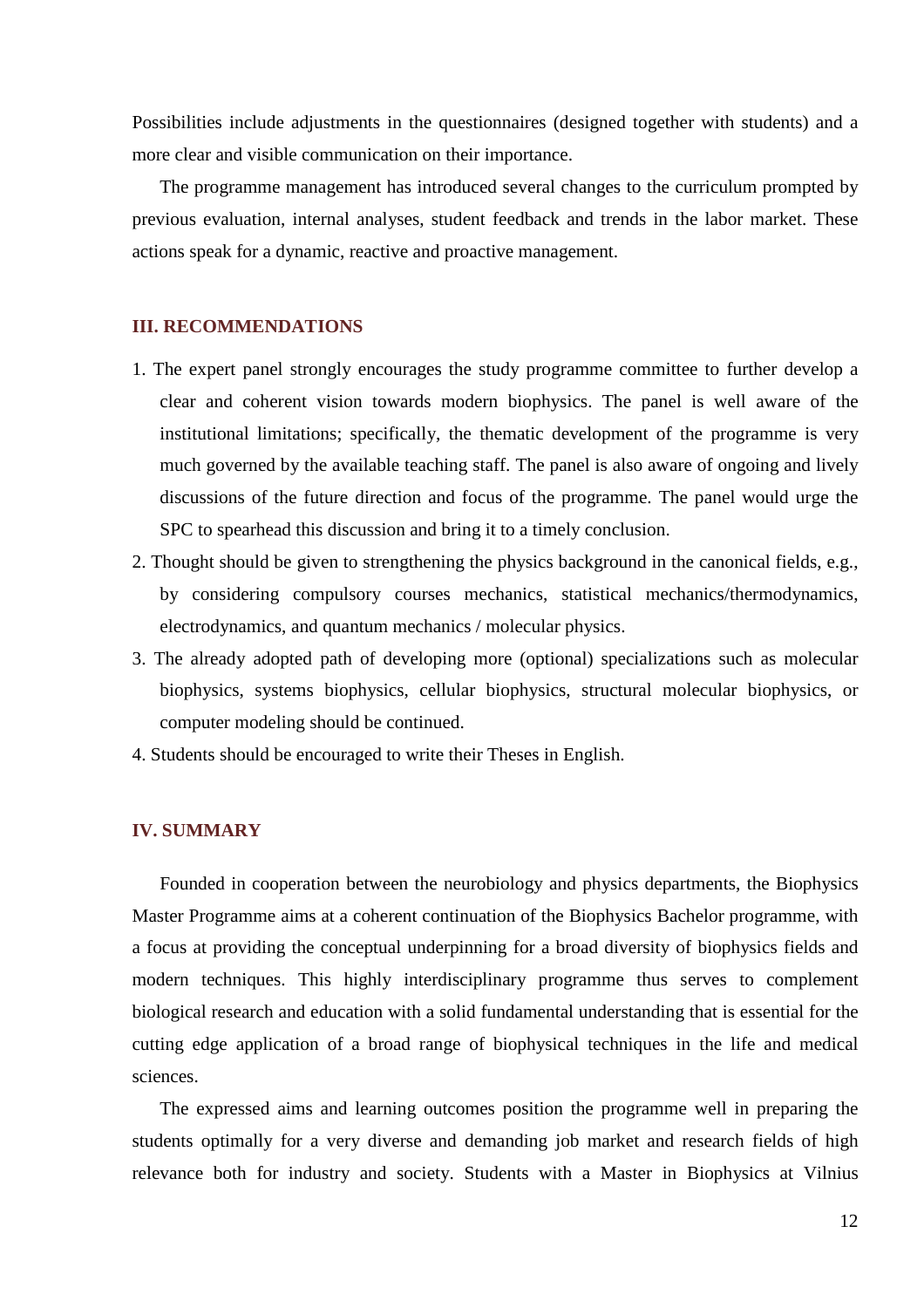University are sought for nationwide by a diverse range of companies, and they are highly welcome for PhD programmes all over Europe. Indeed, the current demand seems to significantly exceed the current admission numbers.

From a curricular perspective, a wide and impressive selection of courses is offered, however with a strong focus in biology, which challenges a balanced distribution of learning outcomes and courses as would be appropriate from a sufficiently deep understanding of underlying physical concepts and techniques. In future attempts of harmonizing the Masters with the Bachelor Biophysics programme, this issue can and should be addressed in a coherent manner.

The panel applauds the programme for being driven energetically by an impressive time of high quality teachers who conduct very visible science on a national and often European scale. The panel also was impressed by well-equipped laboratories and intensive collaborations with other research Institutions, which both enable students to carry out challenging Masters projects in a wide range of sub-fields and combinations thereof. The already adopted path of developing more (optional) specializations such as molecular biophysics, systems biophysics, cellular biophysics, structural molecular biophysics, or computer modeling should be continued.

Criteria for student performance assessment are transparent and accessible for the students. Teachers are encouraged to further harmonize their learning outcomes with the published documentation. Overall, the students expressed a very high level of satisfaction with the provided opportunities and support.

On the administrative level, the Study Programme Committee (SPC) is operational and effective on a regular basis, providing proved flexibility in adapting courses and research focus. The Programme has developed a culture of encouraging students to rotate between labs during their career, which broadens their perspectives and practical skills. A similar culture of encouraging students to write their Masters Thesis in English might be considered.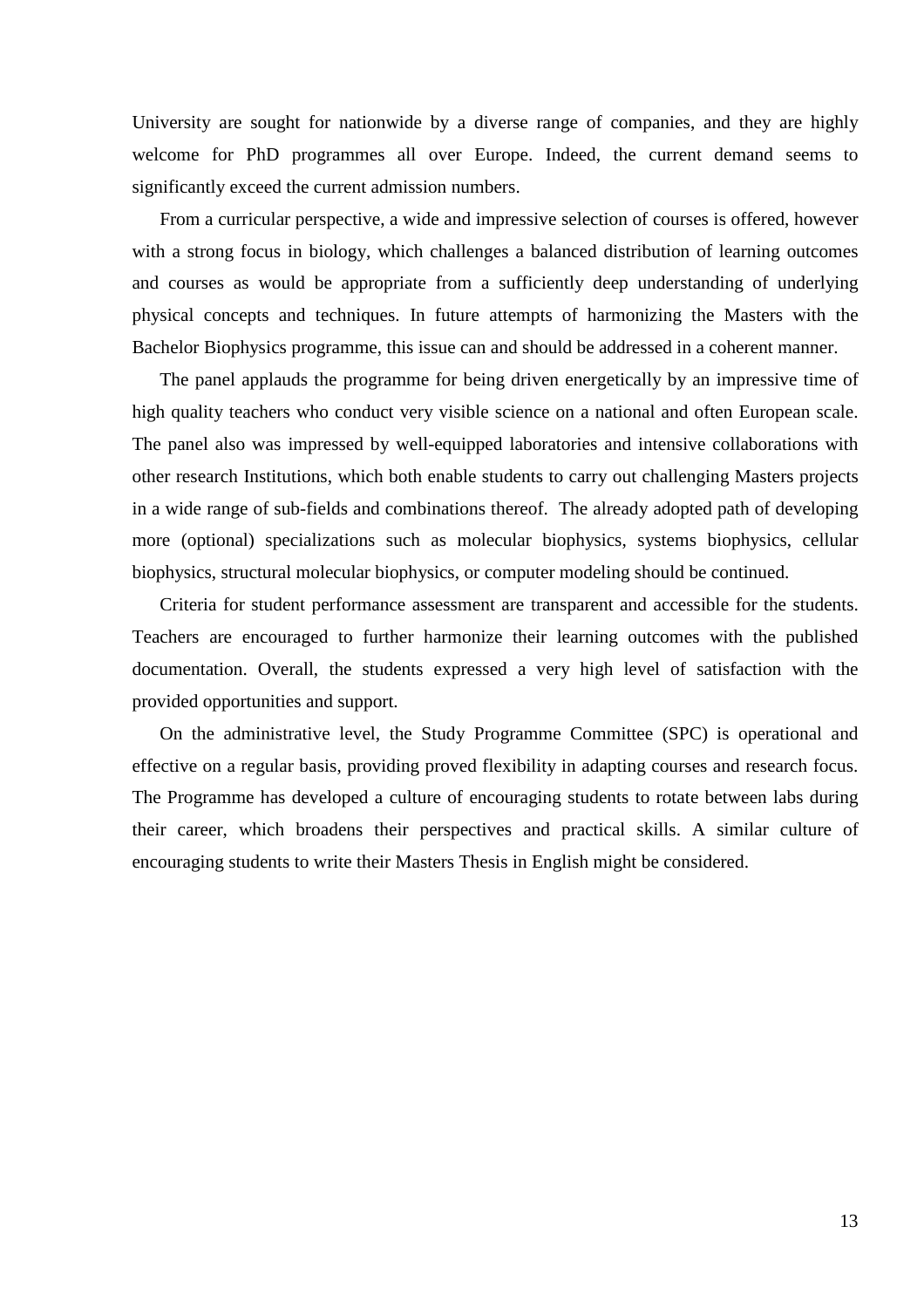### **V. GENERAL ASSESSMENT**

The study programme Biophysics (state code – 621C72001) at Vilnius University is given positive evaluation.

| No. | <b>Evaluation Area</b>                             | <b>Evaluation of</b><br>an area in<br>points* |
|-----|----------------------------------------------------|-----------------------------------------------|
| 1.  | Programme aims and learning outcomes               |                                               |
| 2.  | Curriculum design                                  |                                               |
| 3.  | Teaching staff                                     |                                               |
| 4.  | Facilities and learning resources                  |                                               |
| 5.  | Study process and students' performance assessment |                                               |
| 6.  | Programme management                               |                                               |
|     | <b>Total:</b>                                      |                                               |

*Study programme assessment in points by evaluation areas*.

\*1 (unsatisfactory) - there are essential shortcomings that must be eliminated;

2 (satisfactory) - meets the established minimum requirements, needs improvement;

3 (good) - the field develops systematically, has distinctive features;

4 (very good) - the field is exceptionally good.

| Grupės vadovas:<br>Team leader: | Prof. dr. Kari Keinänen      |
|---------------------------------|------------------------------|
| Grupės nariai:<br>Team members: | Prof. dr. Helmut Grubmüller  |
|                                 | Doc. Bruno Cardinaud         |
|                                 | Prof. dr. Laima Ivanovienė   |
|                                 | Benas Gabrielis Urbonavičius |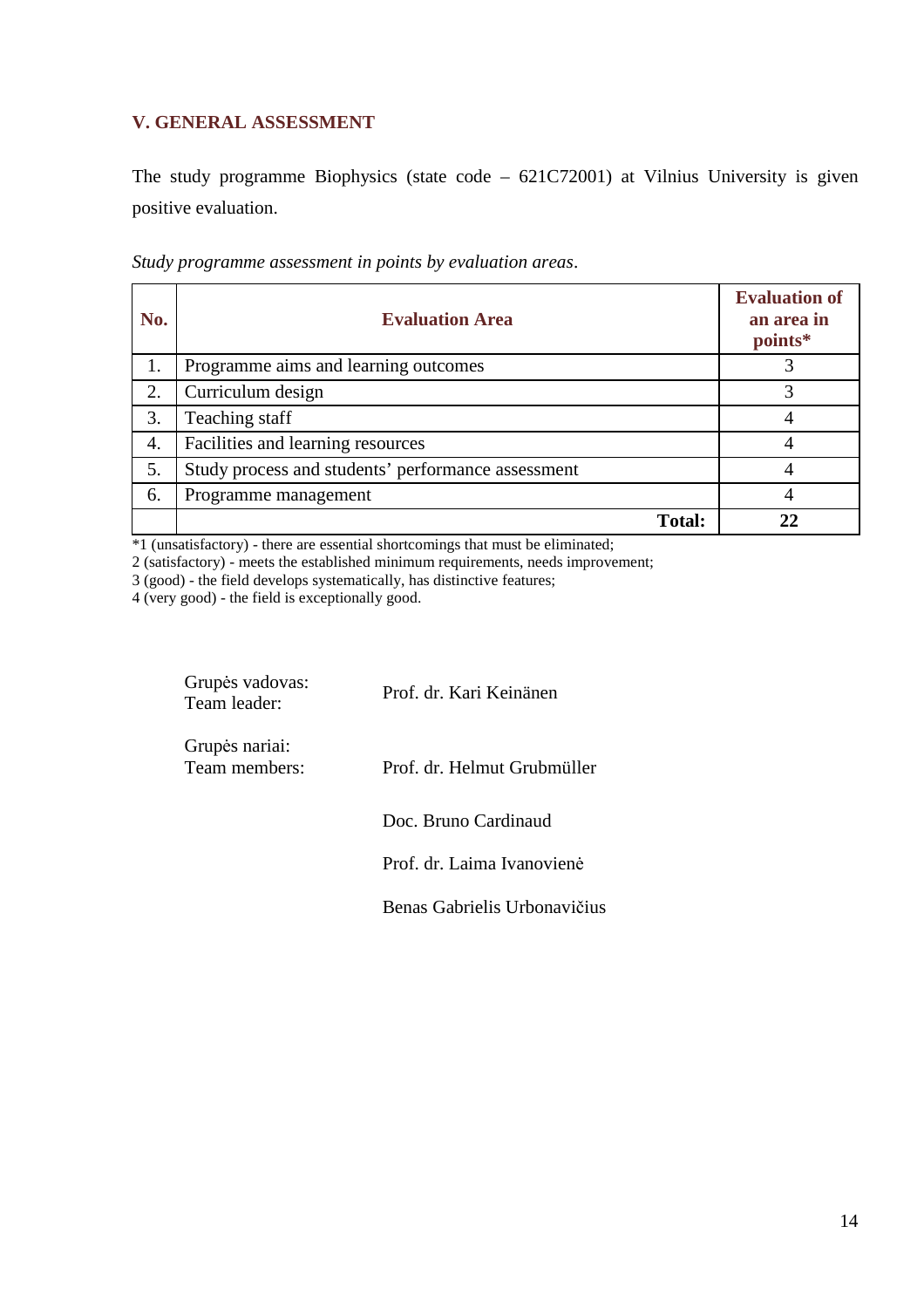## **VILNIAUS UNIVERSITETO ANTROSIOS PAKOPOS STUDIJŲ PROGRAMOS**  *BIOFIZIKA* **(VALSTYBINIS KODAS – 621C72001) 2014-12-01 EKSPERTINIO VERTINIMO IŠVADŲ NR. SV4-580 IŠRAŠAS**

<...>

#### **VI. APIBENDRINAMASIS ĮVERTINIMAS**

Vilniaus universiteto studijų programa *Biofizika* (valstybinis kodas – 621C72001) vertinama **teigiamai**.

| Eil.             | <b>Vertinimo sritis</b>                          | <b>Srities</b> |
|------------------|--------------------------------------------------|----------------|
| Nr.              |                                                  | jvertinimas,   |
|                  |                                                  | balais*        |
| 1.               | Programos tikslai ir numatomi studijų rezultatai | 3              |
| 2.               | Programos sandara                                | 3              |
| 3.               | Personalas                                       | $\overline{4}$ |
| $\overline{4}$ . | Materialieji ištekliai                           | $\overline{4}$ |
| 5.               | Studijų eiga ir jos vertinimas                   | $\overline{4}$ |
| 6.               | Programos vadyba                                 | $\overline{4}$ |
|                  | Iš viso:                                         | 22             |

\* 1 - Nepatenkinamai (yra esminių trūkumų, kuriuos būtina pašalinti)

2 - Patenkinamai (tenkina minimalius reikalavimus, reikia tobulinti)

3 - Gerai (sistemiškai plėtojama sritis, turi savitų bruožų)

4 - Labai gerai (sritis yra išskirtinė)

<...>

#### **V. SANTRAUKA**

Biofizikos magistrantūros studijų programa, kuri sukurta bendradarbiaujant Neurobiologijos ir Fizikos fakultetams, siekiama nuosekliai tęsti Biofizikos bakalauro studijų programą, daugiausia dėmesio skiriant koncepciniam įvairiems biofizikos sričių ir šiuolaikiniams metodams stiprinti. Todėl šia tarpdisciplinine programa biologiniai moksliniai tyrimai ir švietimo veikla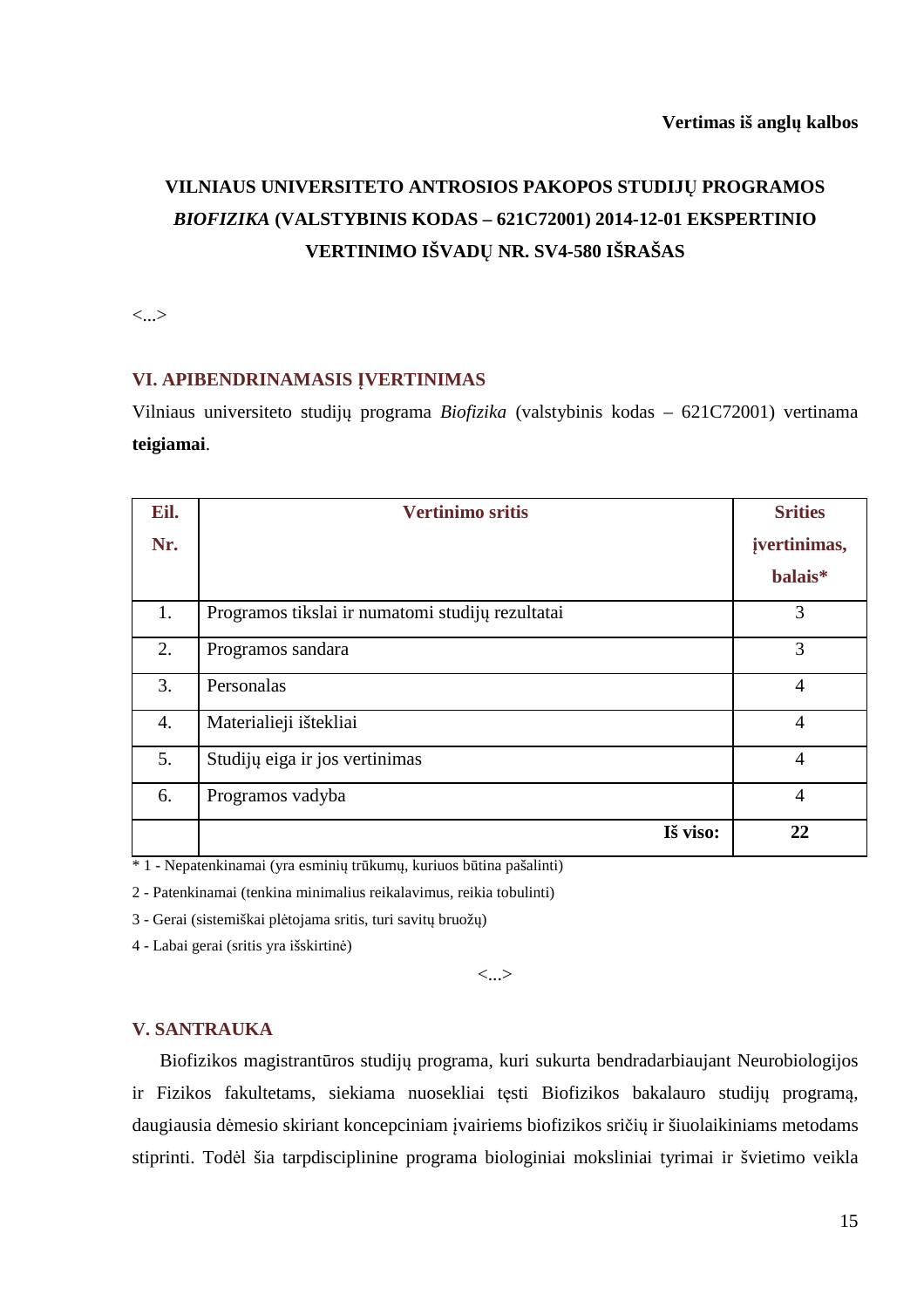papildoma tvirtomis esminėmis žiniomis, kurios būtinos, kad apskritai gyvenime ir medicinos mokslų srityje būtų taikomi pažangiausi įvairūs biofiziniai metodai.

Programoje iškelti tikslai ir studijų rezultatai padeda optimaliai parengti studentus itin įvairiai ir reikliai darbo rinkai bei mokslinių tyrimų sritims, kurios labai svarbios tiek pramonei, tiek visuomenei. Studentų, įgijusių Biofizikos magistro laipsnį Vilniaus universitete, ieško įvairios visos šalies bendrovės, jie itin laukiami visos Europos doktorantūros programose. Iš tikrųjų dabartinė paklausa, regis, smarkiai viršija dabartinio priėmimo į programą skaičių.

Vertinant studijų programos sandarą, siūlomas platus ir įspūdingas dalykų pasirinkimas, tačiau daug dėmesio skiriama biologijai, todėl kyla sunkumų dėl tolygaus studijų rezultatų ir dalykų paskirstymo, kuris būtų tikslingas atsižvelgiant į pakankamai gilų pagrindinių fizikos koncepcijų ir metodų supratimą. Ateityje mėginant suderinti Biofizikos magistrantūros ir bakalauro studijų programas, šis klausimas gali ir turėtų būti sprendžiamas nuosekliai.

Vertinimo grupė palankiai vertina programą dėl to, kad ją itin energingai įgyvendina įspūdinga aukštos mokymo kokybės dėstytojų grupė; jie vykdo labai matomą mokslinę veiklą nacionaliniu ir dažnai Europos lygmeniu. Vertinimo grupei didelį įspūdį padarė ir puikiai įrengtos laboratorijos bei intensyvus bendradarbiavimas su kitomis mokslinių tyrimų institucijomis, nes tai sudaro sąlygas studentams vykdyti sudėtingus magistro projektus įvairiose srityse ir jų posrityse. Turėtų būti toliau plėtojama jau pasirinkta kryptis įtraukti daugiau (pasirenkamųjų) specializacijų, tokių kaip molekulinė biofizika, sistemų biofizika, ląstelės biofizika, struktūrinė molekulinė biofizika arba kompiuterinis modeliavimas.

Studentų vertinimo sistemos kriterijai yra skaidrūs ir prieinami studentams. Dėstytojai skatinami toliau derinti studijų rezultatus su skelbiamais dokumentais. Apskritai studentai rodė labai didelį pasitenkinimą dėl teikiamų galimybių ir paramos.

Administraciniu lygmeniu Studijų programos komitetas (SPK) veikia efektyviai ir reguliariai, užtikrindamas lankstumą derinant studijų dalykus ir mokslinių tyrimų veiklą. Įgyvendinant šią programą puoselėjama kultūra, kuria skatinama studentų rotacija laboratorijose, ir tai jų praplečia perspektyvas bei gerina praktinius įgūdžius. Galėtų būti apsvarstyta panaši galimybė skatinti studentus magistro baigiamuosius darbus rašyti anglų kalba.

 $\langle \ldots \rangle$ 

#### **III. REKOMENDACIJOS**

1. Vertinimo grupė primygtinai ragina Studijų programos komitetą toliau plėtoti aiškią ir nuoseklią viziją, nukreiptą į šiuolaikinę biofiziką. Ekspertai gerai žino apie institucinius apribojimus; tiksliau, teminį programos plėtojimą stipriai nulemia dirbantys dėstytojai.